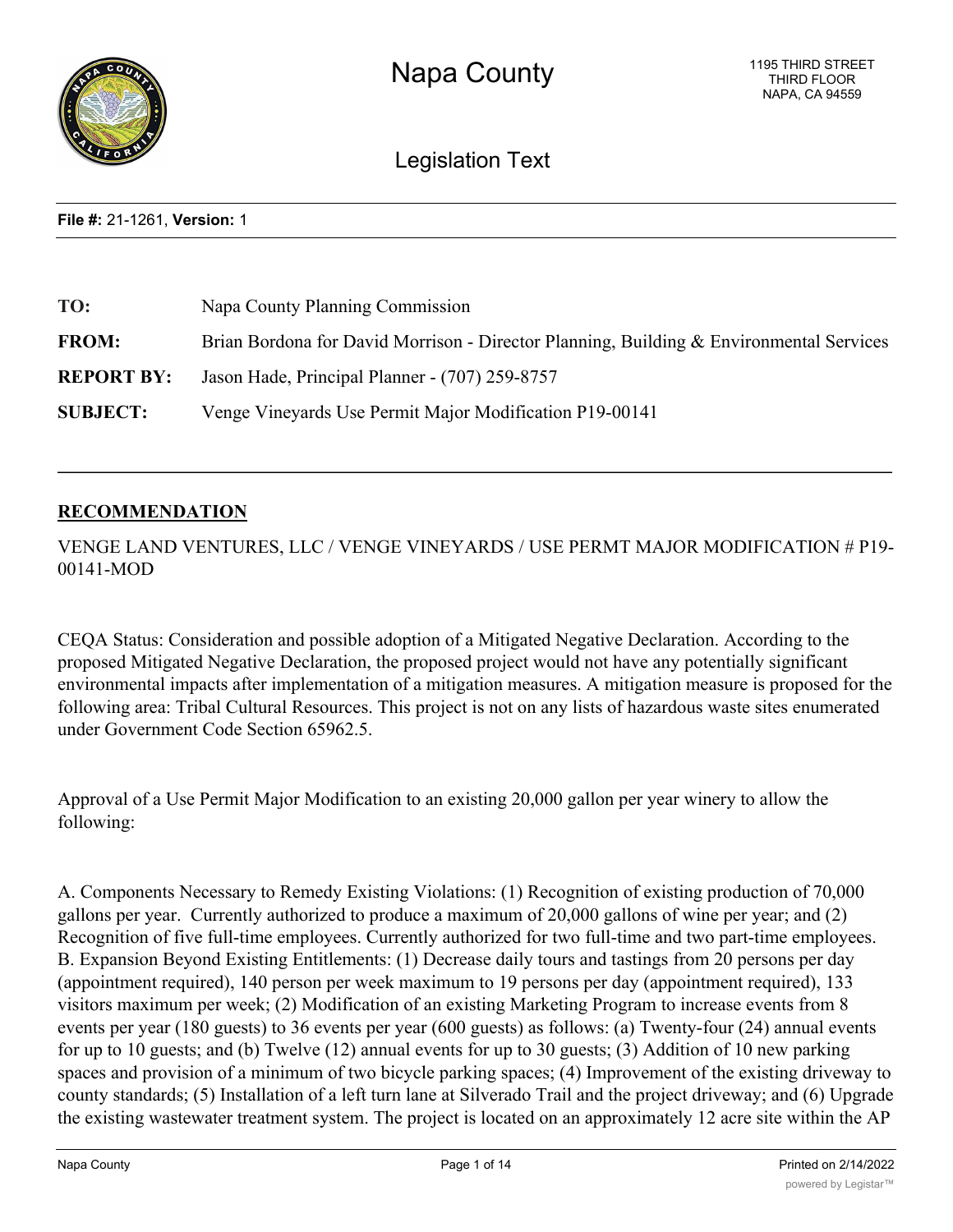(Agricultural Preserve) zoning district at 4708 Silverado Trail, Calistoga; APN: 020-350-043.

Staff Recommendation: Adopt the Mitigated Negative Declaration and approve the Use Permit Major Modification, as conditioned.

Staff Contact: Jason R. Hade, Principal Planner, (707) 259-8757 or jason.hade@countyofnapa.org

Applicant Contact: Jeffrey Redding, AICP, 2433 Renfrew Street, Napa, CA 94558, (707) 255-7375 or jreddingaicp@comcast.net

## **EXECUTIVE SUMMARY**

Proposed Actions:

That the Planning Commission:

1. Adopt the Mitigated Negative Declaration based on recommended Findings 1-7 in Attachment A; and

2. Approve Use Permit Major Modification No. P19-00141-MOD, including those modifications to remedy existing violations, based on recommended Findings 8-12 in Attachment A, and subject to the recommended conditions of approval in Attachment B.

This application was submitted to participate in the County's Code Compliance Program as described in Resolution No. 2018-164 adopted by the Napa County Board of Supervisors on December 4, 2018. Under the program, property owners may apply for a permit to voluntarily remedy existing violations. The proposal is to modify an existing winery Use Permit to recognize an existing production capacity of 70,000 gallons per year and five existing full-time employees which were not permitted in the previously approved Use Permit and modifications. In addition, the application also seeks to expand its entitlements to, among other improvements, increase marketing events and parking spaces.

Staff has reviewed both the components necessary to remedy existing violations, as well as, the requested expansions beyond the existing conditions and found them to be consistent with the Zoning Ordinance and applicable General Plan policies. As noted above, the Use Permit Major Modification Application requests recognition of existing production and employees. Although not initially permitted at the existing levels under the previously approved Use Permit and modifications, these activities are already occurring at the subject site.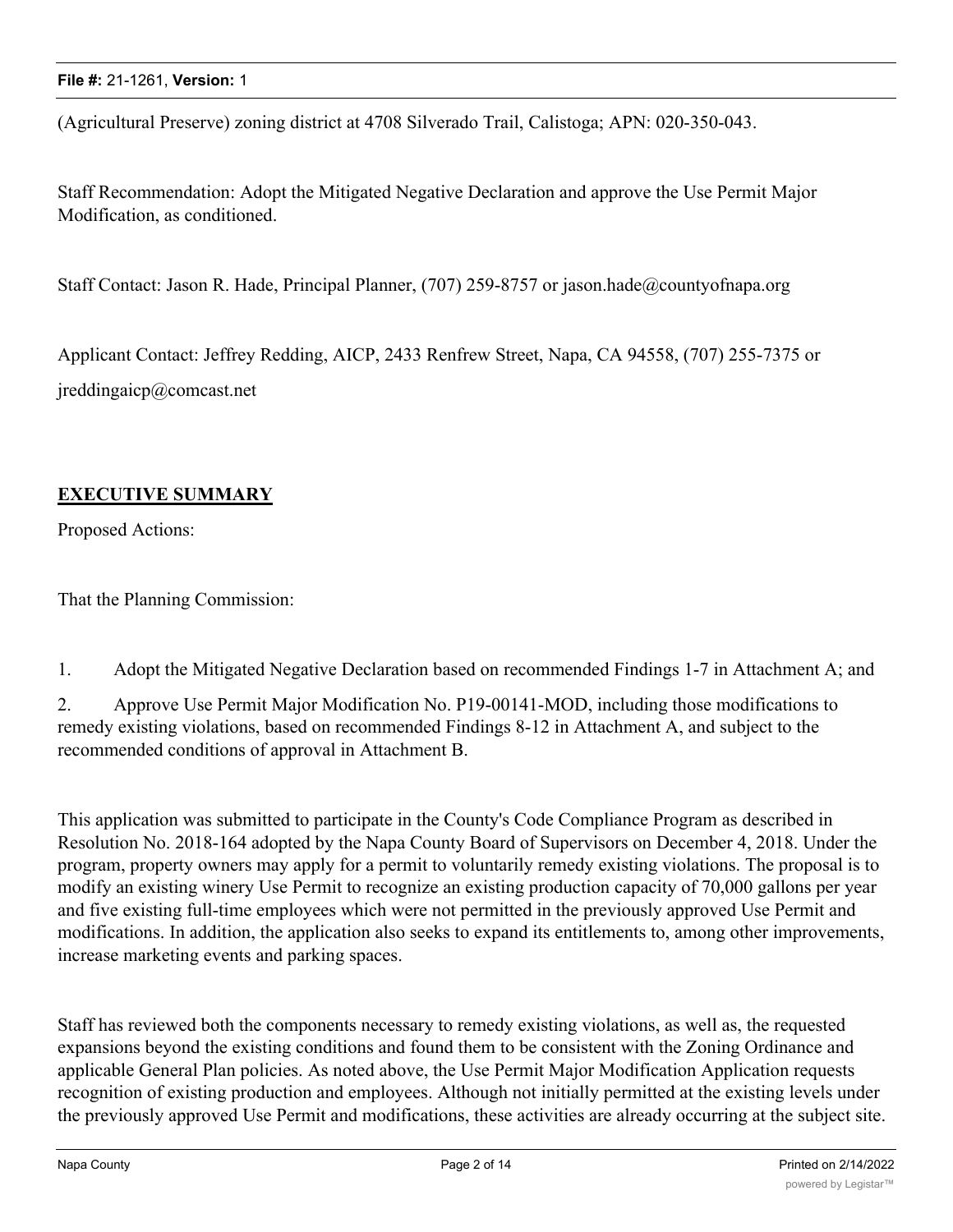As described in Resolution No. 2018-164, the subject application was found to be substantially conforming prior to the submittal deadline of March 29, 2019 at 2:00 PM. Accordingly, the County may use the existing operations as the environmental baseline for the CEQA analysis related to this application. The requested changes to the winery's marketing program are less than that of similar production capacity by appointment wineries. Staff is supportive of the request based upon the project's location on the valley floor near Silverado Trail and the determination that all potentially significant environmental impacts are less than significant. Minimal intensifying operational changes are proposed in excess of the existing site conditions as shown in the "summary of changes" in Attachment J.

The winery has already implemented the following GHG reduction methods: installation of solar panels which generate on-site renewable energy; installation of energy conserving lighting; installation of water efficient fixtures; use of water efficient landscaping; recycling of 75 percent of all waste; implementation of a sustainable purchasing and shipping program; site design oriented to optimize conditions for natural heating, cooling, and day lighting of interior spaces, and to maximize winter sun exposure; and minimizing the amount of grading and tree removal.

Based on the reasons stated above, staff recommends approval of the project (the components necessary to remedy existing violations and the requested expansions beyond the existing entitlements), subject to the recommended conditions of approval.

# **ENVIRONMENTAL IMPACT**

ENVIRONMENTAL DETERMINATION: Consideration and possible adoption of a Mitigated Negative Declaration. According to the proposed Mitigated Negative Declaration, the proposed project would not have any potentially significant environmental impacts after implementation of a mitigation measures. A mitigation measure is proposed for the following area: Tribal Cultural Resources. This project is not on any lists of hazardous waste sites enumerated under Government Code Section 65962.5.

## **BACKGROUND AND DISCUSSION**

Owner: Kirk Venge, 4708 Silverado Trail, Calistoga, CA 94515, (707) 942-9100 or kirk@vengevineyards.com

Representative: Jeffrey Redding, AICP, 2433 Renfrew Street, Napa, CA 94558, (707) 255-7375 or jreddingaicp@comcast.net

Zoning: Agricultural Preserve (AP) - District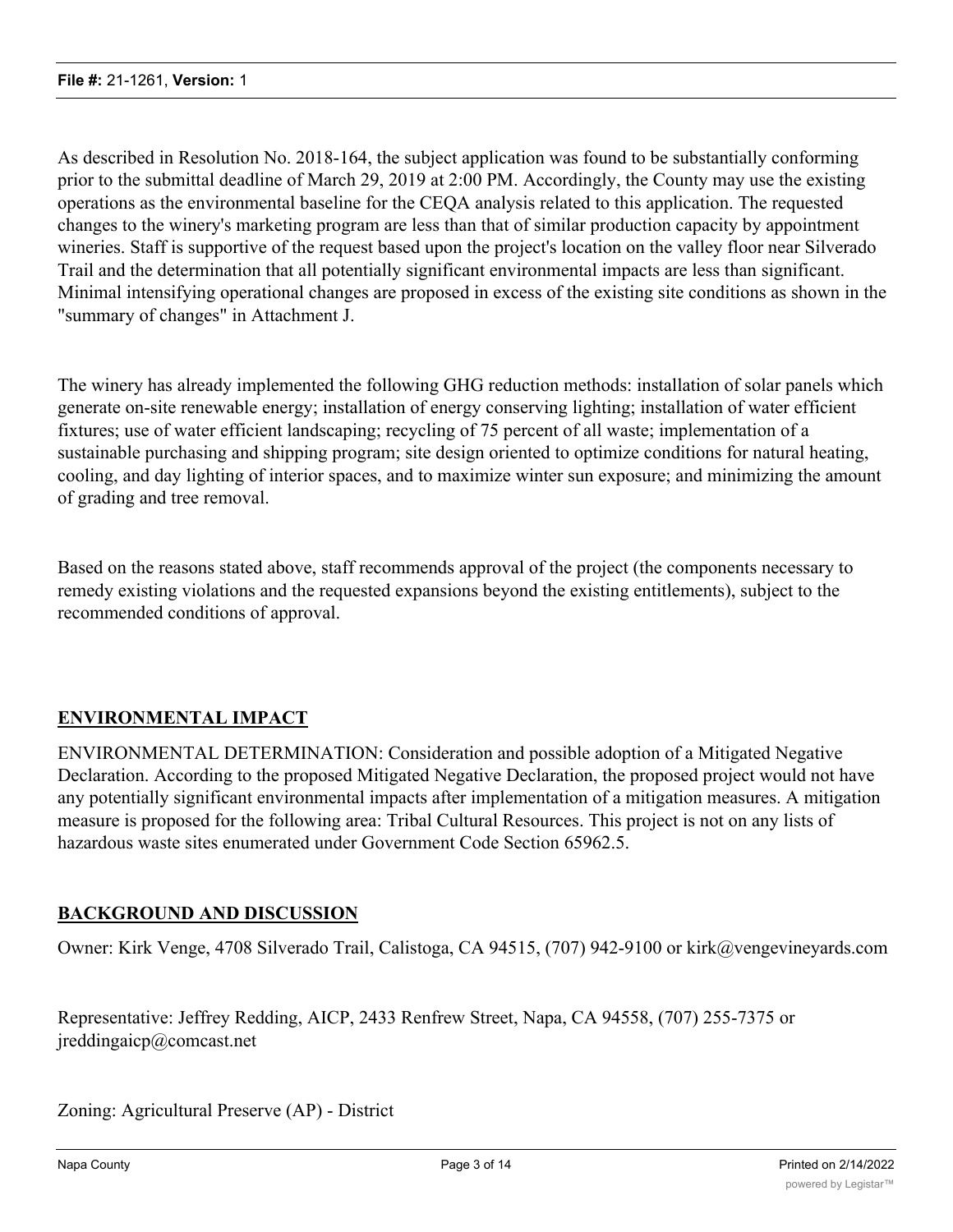GP Designation: Agricultural Resource (AR) designation

Filed: March 28, 2019; Resubmittal Received: September 25, 2019; June 8, 2020; July 22, 2020; March 2, 2021; July 16, 2021; and August 18, 2021; Deemed Complete: October 26, 2021

Parcel Size: 12.37 acres

Existing Development: The site is currently developed with three winery buildings, a waste disposal system, six parking spaces, a well, and approximately 11.5 acres of vineyards.

Proposed and Existing Winery Characteristics

Winery Development Area - Approved: 16,000 square foot winery development area with uses identified above.

Winery Development Area - Proposed: No change.

Production Capacity Approved: 20,000 gallons per year. Actual maximum annual production was 71,220 gallons in 2018.

Production Capacity Existing: 70,000 gallons per year.

Production Capacity Proposed: No change.

Winery Coverage Approved: 41,818 square feet or approximately 8%.

Winery Coverage Proposed: 60,000 square feet or approximately 11.48%. (Maximum 25% or approximately 15 acres permitted, whichever is less).

Accessory/Production Ratio Approved: 2,129 square feet accessory/16,647 square feet production approximately 13%.

Accessory/Production Ratio Proposed: No change.

Number of Employees Approved: Two full-time and two part-time employees.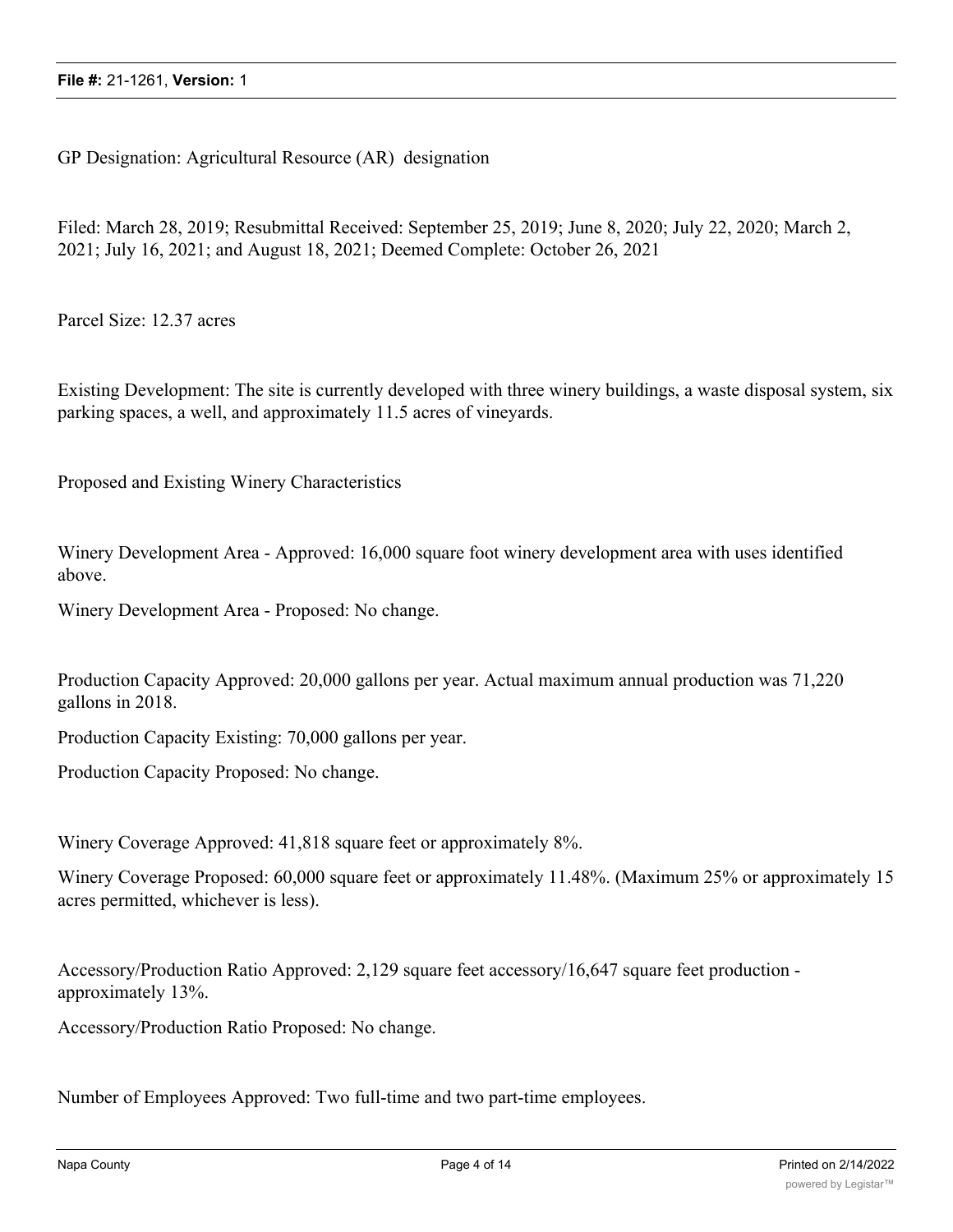Number of Employees Existing: Five full-time employees.

Number of Employees Proposed: No change.

Visitation - Approved: 20 visitors per day by appointment and 140 visitors maximum per week.

Visitation - Proposed: 19 visitors per day by appointment and 133 visitors maximum per week.

Marketing Program - Approved: Three events per year (10 guests per event) and five events per year (30 guests per event).

Marketing Program - Proposed: 24 events per year (10 guests) and 12 events per year (30 guests).

Days and Hours of Operation - Approved: 9:00 AM to 5:00 PM daily (production and visitation hours). Days and Hours of Operation - Proposed: No change.

Parking - Approved: 6 parking spaces.

Parking - Proposed: 10 parking spaces and provision of a minimum of two bicycle parking spaces.

#### Setbacks:

Required Road setbacks - 600 feet from the centerline of Silverado Trail. Required Property line setbacks - 20 feet side and rear yard setbacks (for structures).

Existing Setbacks - The existing winery production building is located approximately 1,425 feet from the centerline of Silverado Trail, 40 feet from the rear property line, 98 feet from the eastern side property line and 335 feet from the southern side property line.

Proposed Setbacks - No change.

Adjacent General Plan Designation/ Zoning / Land Use:

North: Agricultural Resource (AR) General Plan land use designation/Agricultural Watershed (AW) zoning district/agricultural use (vineyards) and rural residential

South: AR/ Agricultural Preserve (AP)/winery, vineyards and rural residential

East: AR/AW/rural residential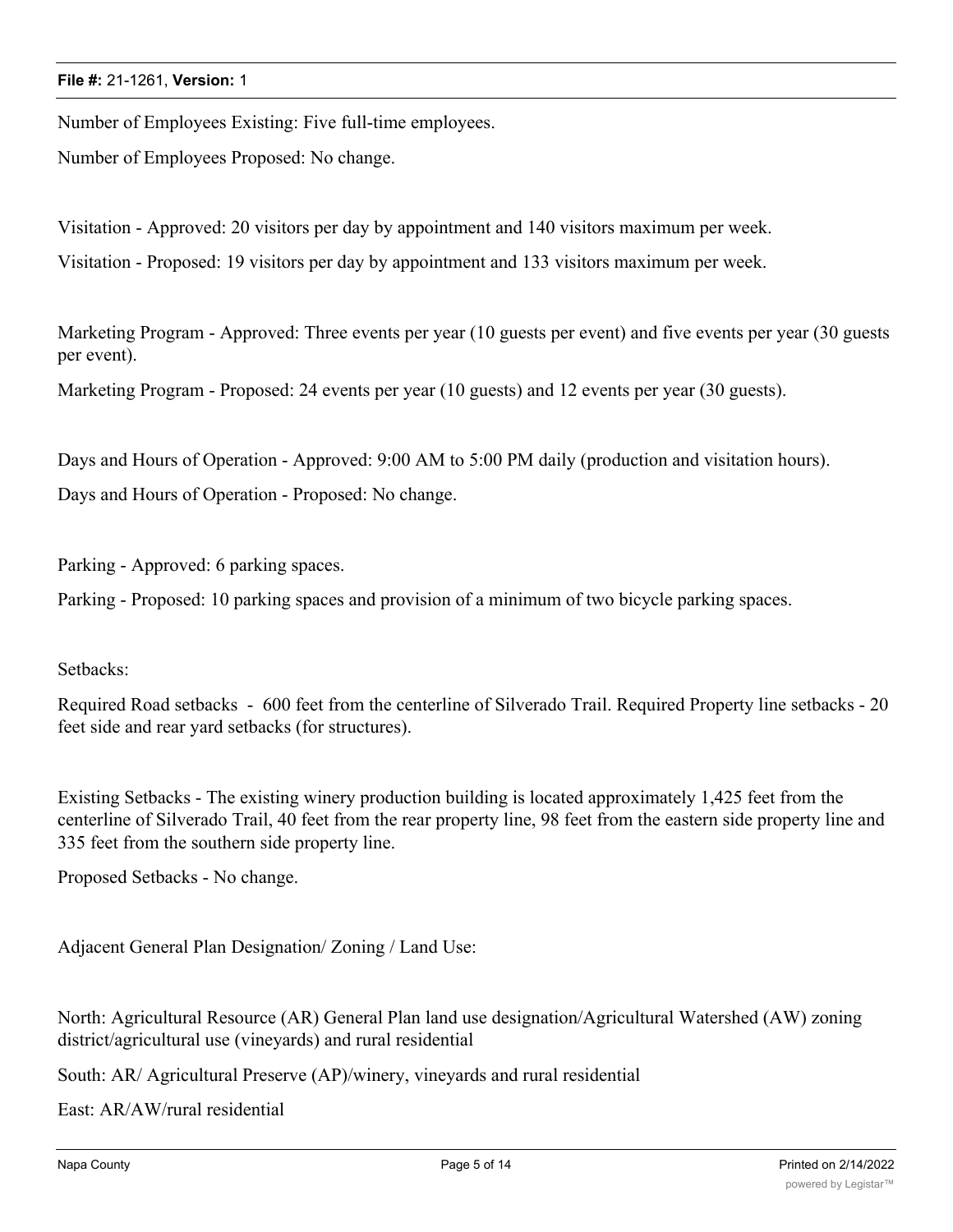West: AR/AP/vineyards and rural residential

Nearby Wineries: (located within 1 mile of the project)

Please refer to Attachment J.

Parcel History:

Venge Vineyards was approved by the Planning Commission on December 2, 2009 (Use Permit P08-00647- UP) with a maximum annual production capacity of 20,000 gallons, conversion of an existing 2,800 square foot residence to an administrative office/hospitality building, construction of a 3,600 square foot barn-style production and fermentation building, construction of up to 9,000 square feet of barrel storage either within a cave or, in lieu of the cave, by expanding the production building to accommodate the needed barrel storage for a winery totaling a maximum of 15,400 square feet, construction of a 3,324 square foot uncovered outdoor work area, six parking spaces, 12,000 gallon water tank, and improvement of portions of the existing private road to the winery. An exception to the Napa County Road and Street Standards (RSS) was granted to permit a 780 linear foot portion of the access road to include 10-foot wide surfaced roadway plus two-feet of drivable shoulders. The Use Permit authorized two full-time and two-part time employees, tours and tastings by appointment only with 20 visitors per day and a maximum of 140 visitors per week, and a marketing program with three events per year with 10 persons per event, five events per year with 30 persons per event, and participation in the Napa Valley Wine Auction event as a temporary event. On April 26, 2013, the PBES Director approved Use Permit Modification P13-00047-MOD to permit the construction of a 3,348 square foot structure for barrel and winery equipment storage.

Code Compliance History:

This application was submitted to participate in the County's Code Compliance Program as described in Resolution No. 2018-164. Pursuant to that Resolution, a site inspection was conducted by Code Compliance, Planning, Engineering and Fire staff on April 18, 2019, to identify any potential health and safety issues, as well as to review the existing use and proposed changes. As a follow-up to the site inspection, a notice regarding apparent code violations was issued to the property owner by the Code Enforcement Division on June 27, 2019. Apparent code violations included various Fire Code violations regarding the tasting room signage, fire sprinkler test records and fire hydrant repainting. Code Enforcement Case CE19-00154 was opened for the alleged violations outside the scope of the Use Permit, but would be resolved by approval of this Use Permit Major Modification request. All items noted in the apparent code violation notice of June 27, 2019, have been addressed as confirmed via a follow-up email received from Code Compliance staff on November 25, 2019.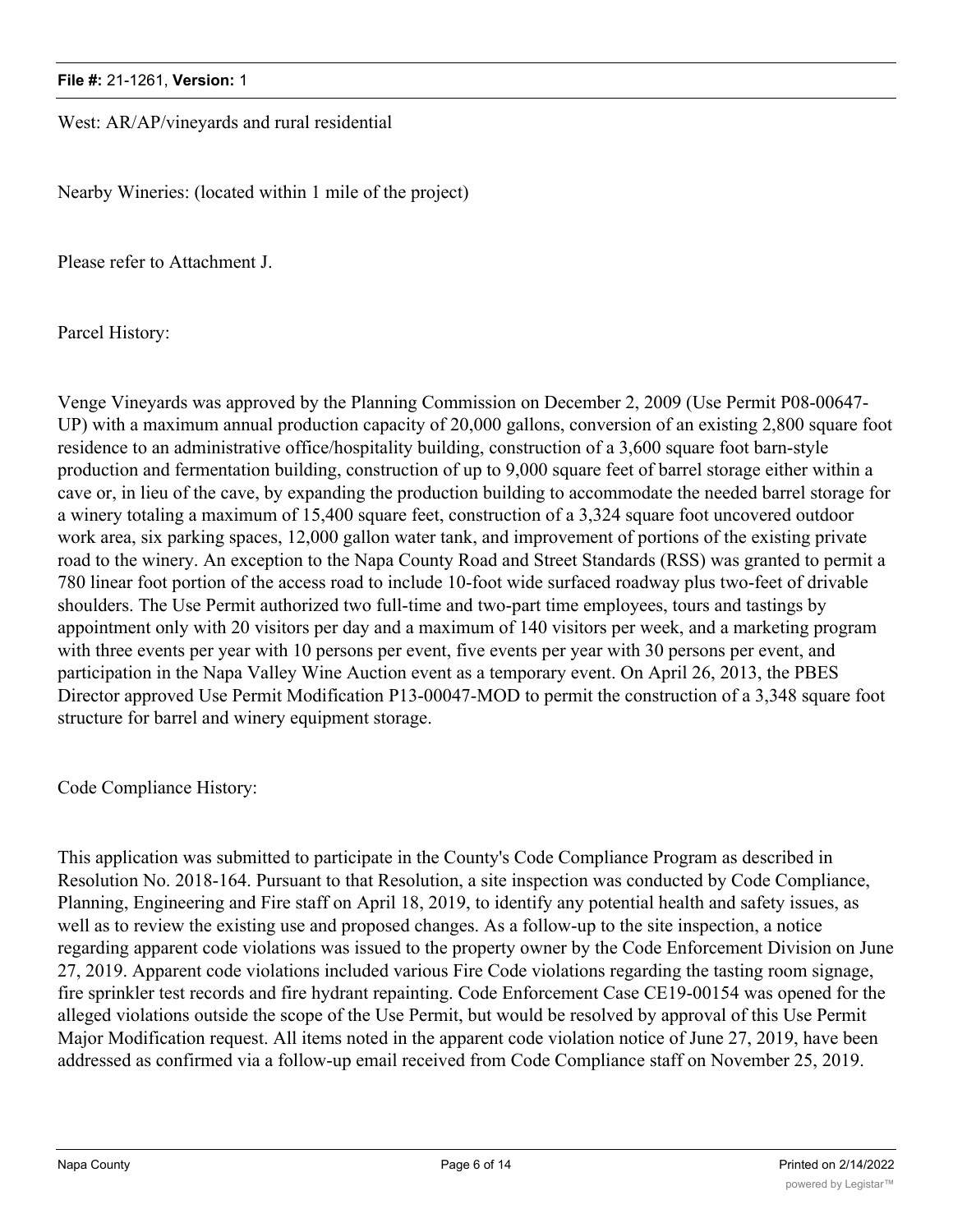Discussion Points:

Setting - The 12.37-acre parcel is relatively flat. Access to the property is from Silverado Trail via a paved driveway. On-site soil type is Pleasanton loam, 0 to 2 percent slopes. The site lies outside of the boundaries of the 100 and 500-year flood hazard boundaries. The majority of the project site is outside of a designated Fire Hazard Severity area with the exception of the northwest corner, which is designated moderate, and the northeast corner, which is designated high. Land uses in the area are dominated by large lot residential properties, wineries, including Fisher Winery and Phifer Pavitt Family Vineyards, and vineyards. The nearest residence to the project site is approximately 350 feet to the northwest of the existing hospitality building.

Winery Proposal - The request is to modify an existing winery Use Permit to recognize unpermitted production, and employees. In addition to the changes requested to remedy existing violations, the applicant requests several expansions beyond the existing entitlements and conditions, including increased marketing events and physical improvements such as improving the existing driveway to County standards.

Visitation/Marketing Program - Components Necessary to Remedy Existing Violations: None proposed. Expansion Beyond Existing Entitlements and Conditions: Minimal intensifying operational changes are proposed in excess of the existing site conditions as shown in the "summary of changes" in Attachment J. The proposed visitation decrease would result in a net decrease of 364 visitors per year versus the existing condition while the marketing program change would result in a net increase of 420 guests per year. As stated in the Executive Summary, the requested changes to the winery's marketing program are less than that of similar production capacity by appointment wineries. Staff is supportive of the request based upon the project's location on the valley floor near Silverado Trail and the determination that all potentially significant environmental impacts are less than significant. Additionally, a project specific condition would ensure that daily tastings would not occur during events of greater than 10 guests.

Traffic and Parking - GHD prepared a Focused Traffic and VMT Analysis for the Proposed Venge Vineyards Use Modification Project in April 2021. According to the study, the proposed project is expected to generate 42 total daily trips during the weekdays and 41 total daily trips on the weekend. During the weekday (Friday), the project would be generating 15 PM peak hour (4:00 PM to 5:00 PM) trips with the weekend (Saturday) midday peak hour (1:00 PM to 2:00 PM) generating 20 peak hour trips. Accounting for permitted winery uses, the net increase in daily and peak hour trips would be even less. Specifically, there would be an actual net increase of 15 daily trips during both the weekday and weekend periods. During the weekday (Friday) PM peak hour, the project would generate 5 net new trips. There would be a net increase of 8 project trips during the weekend (Saturday) midday peak hour. The largest requested marketing event would have up to 30 attendees per event and up to ten times a year. These events would be scheduled to not start or end during the weekday PM hour (4:00 PM to 5:00 PM) or weekend midday peak hour (1:00 PM to 2:00 PM) on weekend days. With year 2030 cumulative (no project) traffic volumes, the Dunaweal Lane/Silverado Trail intersection would operate at LOS F during the weekend midday peak hour. The remaining two study intersections would operate at acceptable LOS levels. Directional roadway segment operations along Silverado Trail, Dunaweal Lane, and Picket Road would operate at acceptable levels (LOS D or better) with year 2030 cumulative (no project) volumes. The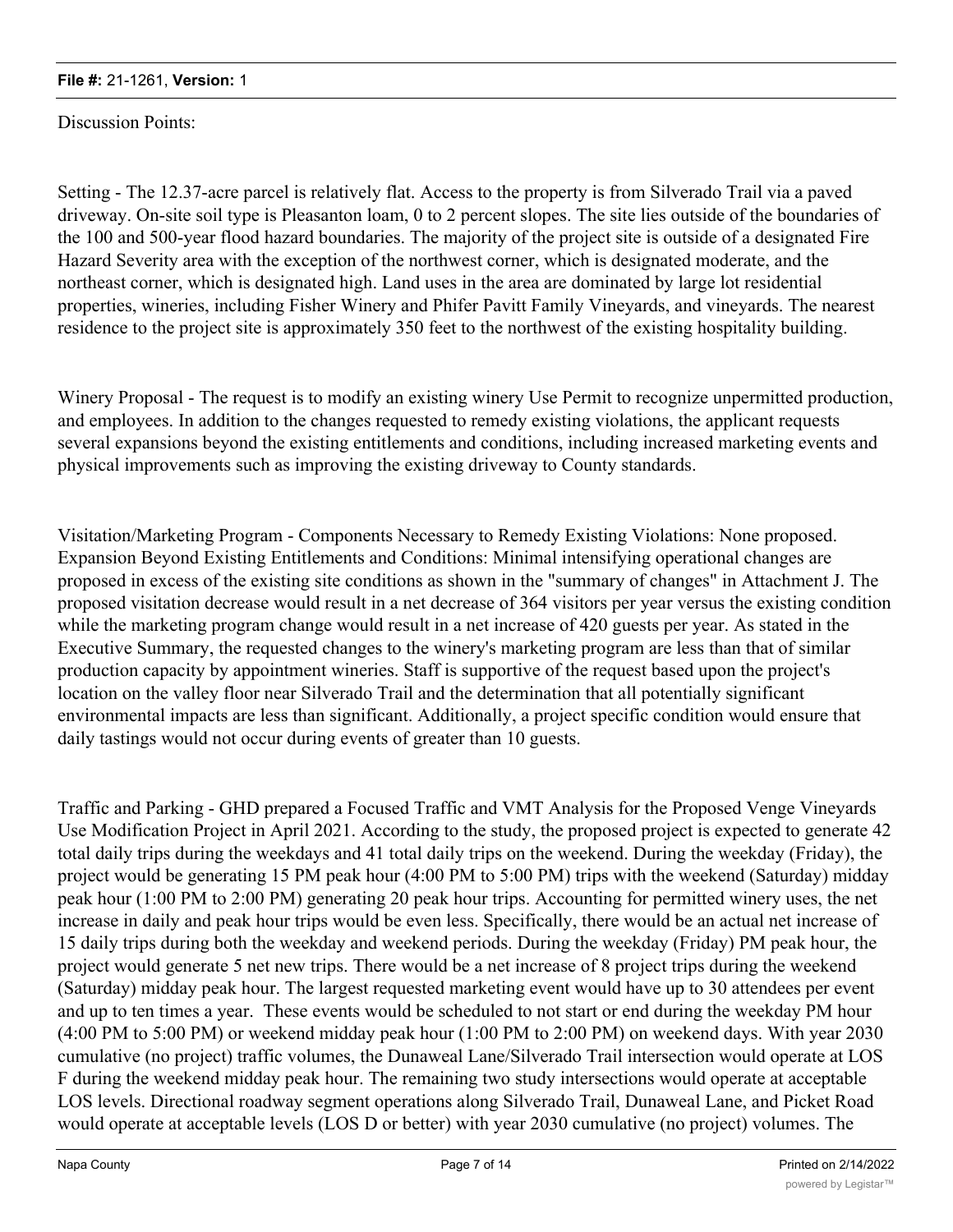Dunaweal Lane/Silverado Trail intersection would continue to meet the peak hour signal warrant under year 2030 cumulative (no project) conditions. Similar to year 2030 cumulative (no project) conditions, the Dunaweal Lane/Silverado Trail intersection would continue to operate at LOS F during the weekend midday peak hour with proposed project traffic. The remaining two study intersections along Silverado Trail at Pickett Road and Venge Vineyards would operate at acceptable LOS levels. Directional roadway segment operations along Silverado Trail, Dunaweal Lane, and Picket Road would operate at acceptable levels (LOS D or better) with year 2030 cumulative plus. The Dunaweal Lane/Silverado Trail intersection would continue to meet the peak hour signal warrant under year 2030 cumulative (no project) conditions. Based on updated County significance criteria for unsignalized intersections; the off-site intersection of Dunaweal Lane/Silverado Trail has been evaluated for proposed project impacts since its LOS operates at an unacceptable level (LOS F) without proposed project trips during the weekend midday peak hour. County criteria indicate that a significant impact could be found if the proposed project contributes 5 percent or more of the total traffic growth the intersection. The guidelines go on to state, "the peak hour signal warrant criteria should also be evaluated and presented for

informational purposes." During the weekend midday peak hour, the proposed project would add five trips to the Dunaweal Lane/Silverado Trail. Based on the net growth in cumulative traffic volumes at the intersection of 258 vehicles during the weekend midday peak hour the proposed project contribution would be less than 5 percent and less-than-significant. Public Works Department staff reviewed the study and concluded that the study adequately demonstrates that the proposed use in the proposed location would not result in any significant impacts, either project-specific or cumulative, on traffic circulation in the vicinity. Therefore, the project would result in a nominal increase in trips on the study area transportation network.

The project would not conflict or be inconsistent with CEQA Guidelines section 15064.3, subdivision (b). The proposed project is estimated to generate 15 net new daily trips on, which is well below the 110 trip threshold in the Office of Planning and Research guidelines. The traffic study provided strategies such as carpool incentives, active transportation incentives, on-site lunches, and a guaranteed ride home to be considered for implementation via a Transportation Demand Management (TDM) Plan. A condition of approval would require implementation of a TDM with strategies such as these for the life of the project. Impacts would be less than significant.

As proposed, the project would not conflict with any adopted policies, plans or programs supporting alternative transportation. According to the traffic impact study, "pedestrian and bicycle circulation occur primarily in the areas adjacent to the winery production building (WPB) and hospitality building (HB) in the northeast portion of the project site. The one-way internal loop road around the WPB is wide enough (14-20') to allow pedestrian and bicycle traffic to access the Winery facilities. In addition, pedestrians can walk along the both

sides on the WPB (adjacent to parking spaces) removed from any circulating vehicles. Pedestrians would access the HB on the north side of the project site where a pedestrian walkway links the building with the parking areas. Bicyclists would access the project site via the primary driveway (planned for widening) from Silverado Trail then extend north to the WPB and/or HB via the one-way loop road. The Napa Countywide Bicycle Plan has been completed and adopted by the Napa Valley Transportation Authority (NVTA) and the County. In the project site vicinity, Silverado Trail is designated at a Class II bike route (on-street bike lanes). A review of the Napa Countywide Pedestrian Plan indicates that no specific pedestrian improvements are identified for Silverado Trail in the area" (GHD, 2021). A minimum of two on-site bicycle parking spaces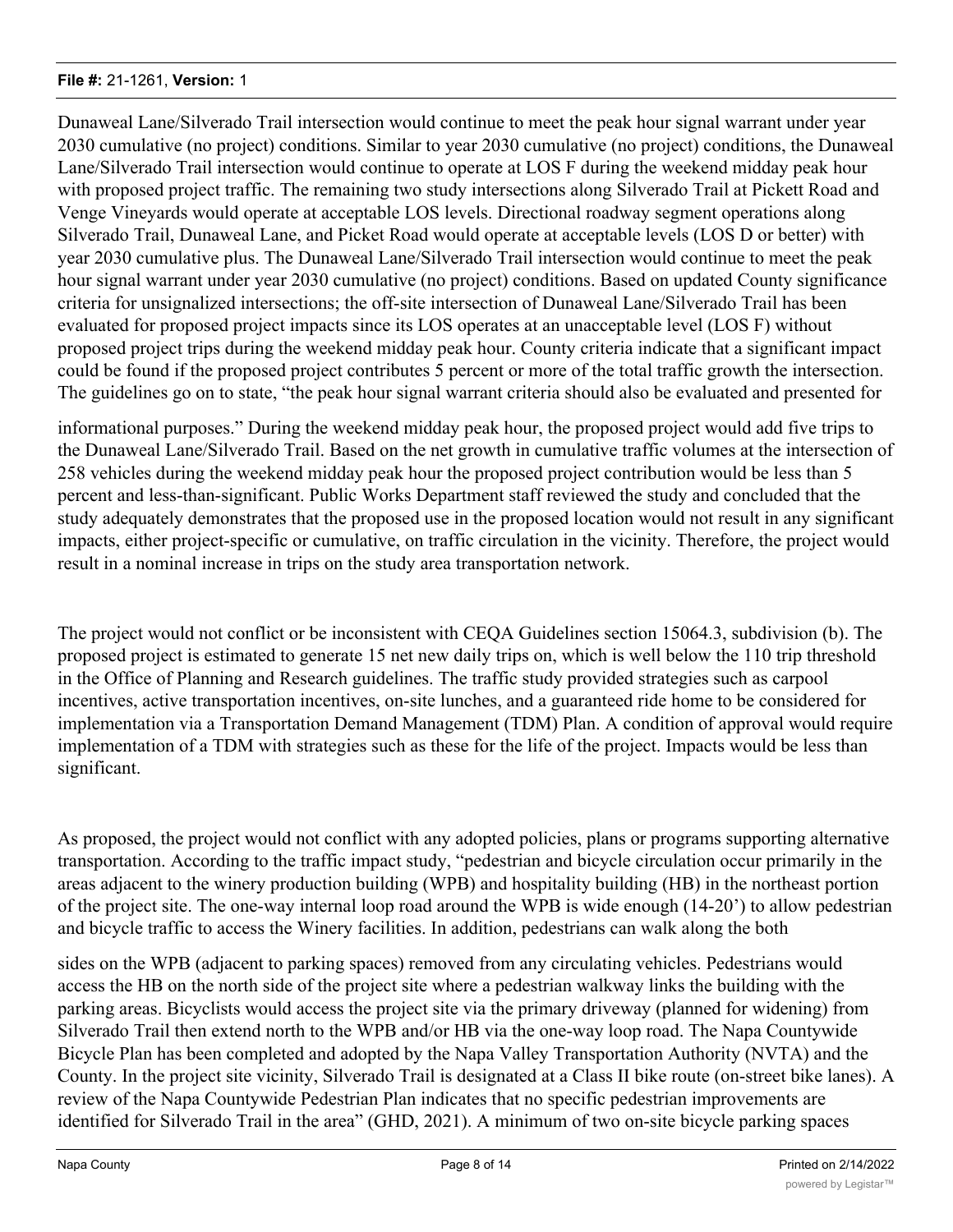would be provided as part of the project.

Vehicle parking for daily operations is provided by a combination of visitor and employee parking spaces accessible via the primary Venge Vineyards driveway from Silverado Trail. As noted, visitors access parking areas along the east side of the WPB, immediately adjacent the HB, and adjacent to the winery storage building. As shown on the project site plan, there would be 17 striped parking spaces made up of 14 standard spaces and three ADA spaces. There would be one ADA parking space located in each of the three parking areas. A parking area is also proposed between the winery storage building and HB. This parking area is intended to

accommodate 10 additional parking spaces. Typically, there are more employees on-site during the weekdays with fewer visitors and vice-verse on the weekends. Shared parking serves to provide adequate parking supply while reducing the project's on-site parking footprint.

Left-Turn Lane - Based on the existing volumes on Silverado Trail and expected daily volumes at the project driveway under the expansion beyond existing entitlements scenario described above, a left turn lane is required at the proposed project driveway per the County's standard left turn lane warrant. Therefore, a left turn lane would be installed at the intersection of the property driveway and Silverado Trail as a recommended condition of approval from the Public Works Department.

Groundwater Availability - The project is categorized as "all other areas" based upon current County Water Availability Analysis policies and therefore water use criteria is parcel specific based upon a Tier 2 analysis. A Tier 2 analysis was completed by O'Connor Environmental, Inc. on September 18, 2020 which included a parcel specific recharge evaluation. According to the recharge evaluation, groundwater recharge for the project parcel is estimated to be 8.6 AF/YR (O'Connor Environmental, Inc., 2020). Currently, there are five wells located on the project parcel. Well #1 would continue to serve as the project well for winery related water demands while wells #2 - 5 would continue to serve water demands for irrigation purposes including the on-site vineyard. Well completion details regarding the wells located on the project parcel as well as nearby parcels are included within Table 1 of the Water Availability Analysis completed for the proposed project. According to the Water Availability Analysis for Venge Vineyards 4708 Silverado Trail, Calistoga, CA 94515 APN: 020-350-043 prepared by O'Connor Environmental, Inc. on September 18, 2020, the anticipated total overall water demand for the project site would be 7.76 AF/YR representing a 0.04 AF/YR increase of the existing water demand of 7.72 AF/YR, and within the estimated groundwater recharge of 8.6 AF/YR provided by O' Connor Environmental, Inc.. The amount of water required for wine production needs would remain the same as the project seeks recognition for the annual production of 70,000 gallons of wine as an existing condition.

The proposed project would result in a modest increase on the demand of ground water supplies, but would remain below the parcel's water allotment and estimated recharge, and therefore would not interfere with groundwater recharge or lowering of the local groundwater level. According to the WAA, the closest neighboring offsite well to the project well is located at least 650 feet southeast of the project well. Given the significant distances separating the project wells from neighboring wells, well interference associated with water use for the proposed project is highly unlikely (O'Connor Environmental, Inc., 2020). According to Napa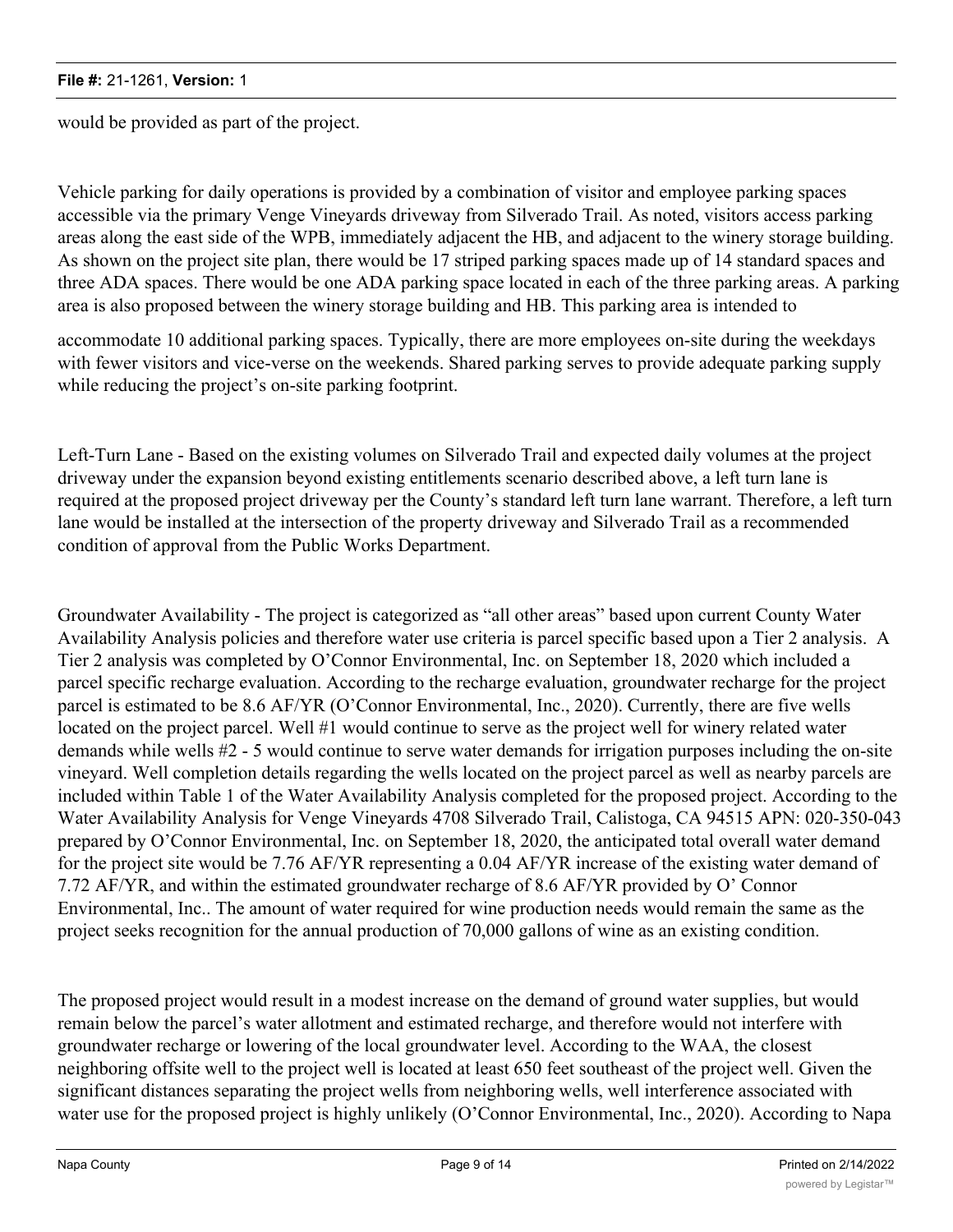County environmental resource mapping (Water Deficient Areas/Storage Areas), the project site is not located within a water deficient area and the County is not aware of, nor has it received any substantiated reports of groundwater deficiencies in the area.

Under contract with Napa County, Luhdorff and Scalmanini, Consulting Engineers (LSCE) conducted a peer review of the Venge Vineyards Draft Water Availability Analysis (WAA), dated June 8, 2020 and found that the WAA adequately addresses Tier 1 criteria and the proposed project will have a water use less than estimated normal year recharge occurring on both the subject parcel and the surrounding watershed. They further concluded that the WAA presents information on Tier 2 requirements for well interference and notes that no non -project wells exist within 500 feet of the project well, which is the distance criteria established in the County's WAA Guidelines for triggering a Tier 2 analysis. Based on this information and the absence of substantial evidence of a potentially significant impact from the proposed use of the Project Well, the WAA adequately addresses the Tier 2 criteria. Minor technical changes and clarifications were completed as a result of the peer review and are included in the final WAA dated September 18, 2020. In particular, with respect to project water use during dry years, the final WAA reiterated that the water use data for all project wells and irrigation water use was discussed in the context of a dry water year in the Existing Use subsection of the Water Demand portion of the report on pages 8 and 9. It was determined that farming practices at Venge Vineyards result in a water use of approximately 0.09 acre-ft/acre, substantially less than the 0.5 acre-ft/acre previously estimated, and therefore the 0.5 acre-ft/acre use rate is now considered to be a conservative "worst-case" demand representing a dry year in which the vineyard requires regular irrigation. It was assumed that winery water use would not change during dry year or drought conditions.

Wastewater - According to the Onsite Wastewater Disposal Feasibility Study for the Venge Winery Use Permit Modification Application 4708 Silverado Trail, Calistoga, California APN 020-350-043 prepared by Applied Civil Engineering, Incorporated on June 2, 2020, the project site and proposed system upgrade, consisting of the addition of 800 linear feet of new leach line, would create adequate disposal capacity to serve the project. The Division of Environmental Health reviewed this report and concurred with its findings.

Greenhouse Gas Emissions - The County requires project applicants to consider methods to reduce Greenhouse Gas (GHG) emissions consistent with Napa County General Plan Policy CON-65(e), which requires GHG review of discretionary projects. The applicant has completed the Department's Best Management Practices Checklist for Development Projects, which is attached to this report as Attachment E. As discussed above, the winery has already implemented the following GHG reduction methods: installation of solar panels which generate on-site renewable energy; installation of energy conserving lighting; installation of water efficient fixtures; use of water efficient landscaping; recycling of 75 percent of all waste; implementation of a sustainable purchasing and shipping program; site design oriented to optimize conditions for natural heating, cooling, and day lighting of interior spaces, and to maximize winter sun exposure; and minimizing the amount of grading and tree removal.

Tribal Cultural Resources - On October 12, 2020, County staff sent invitations to consult on the proposed project to Native American tribes who had a cultural interest in the area and who as of that date had requested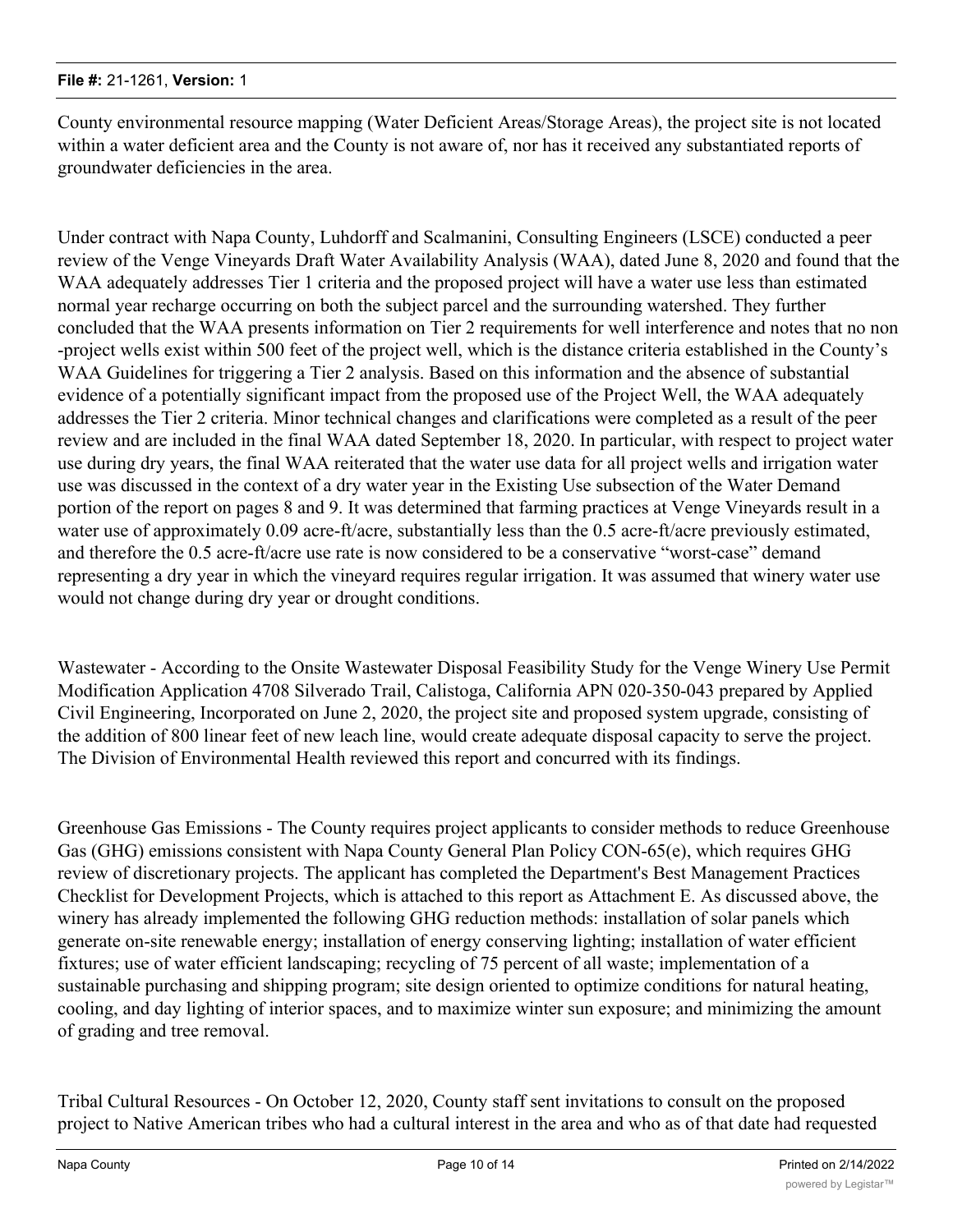to be invited to consult on projects, in accordance with the requirements of Public Resources Code section 21080.3.1. The Middletown Rancheria requested consultation and met with the County at the project site on November 18, 2020 to discuss their concerns. A mitigation measure was developed in consultation with the tribe and is included in Attachment B as COA 6.12.a. The mitigation measure requires the execution of a Standard Monitoring Agreement with Middletown Rancheria and presence of an archaeological monitor and tribal representative on-site during initial rough grading of improvements (driveway widening). No other responses were received within 30-days of the tribe's receipt of the invitations.

Grape Sourcing - The project site includes approximately 11.5 acres of vineyards. Grape sourcing information provided by the applicant as part of the County's Code Compliance Program indicates that the winery utilized 55 percent Napa fruit in 2017, 66 percent Napa fruit in 2018 and 68 percent Napa fruit in 2019. The recommended conditions of approval include a requirement for compliance with the 75 percent grape sourcing rule (COA 4.6 - Attachment B).

Public Comments - At the time of staff report preparation, public comments had been received expressing concerns regarding water availability, number of employees on-site, traffic, a requested exception to the Road Street Standards which is no longer proposed, and the project's lack of progress in moving forward as part of the County's Code Compliance Program. Public comments received to date are included within Attachment K.

Decision Making Options Regarding Remedying Existing Violations:

As noted in the Executive Summary Section above, staff is recommending approval of the components of the project necessary to remedy existing violations with conditions of approval as described in Option 1 below. Decision-making options also include a no project alternative and a reduced project alternative.

Option 1 - Approve Applicant's Proposal

Disposition - This option would result in approval of the existing employees and production levels at the winery. Staff recommends this option as the request is consistent with the Zoning Ordinance and applicable General Plan policies. Further, staff recommends recognition of the existing operational conditions based upon the site's non-remote location, sufficient access, proximity to Silverado Trail and, availability of adequate water supplies.

Action Required - Follow the proposed action listed in Executive Summary. If conditions of approval are to be amended, specify conditions to be amended at time motion is made. This option has been analyzed for its environmental impacts, which were found to be less than significant.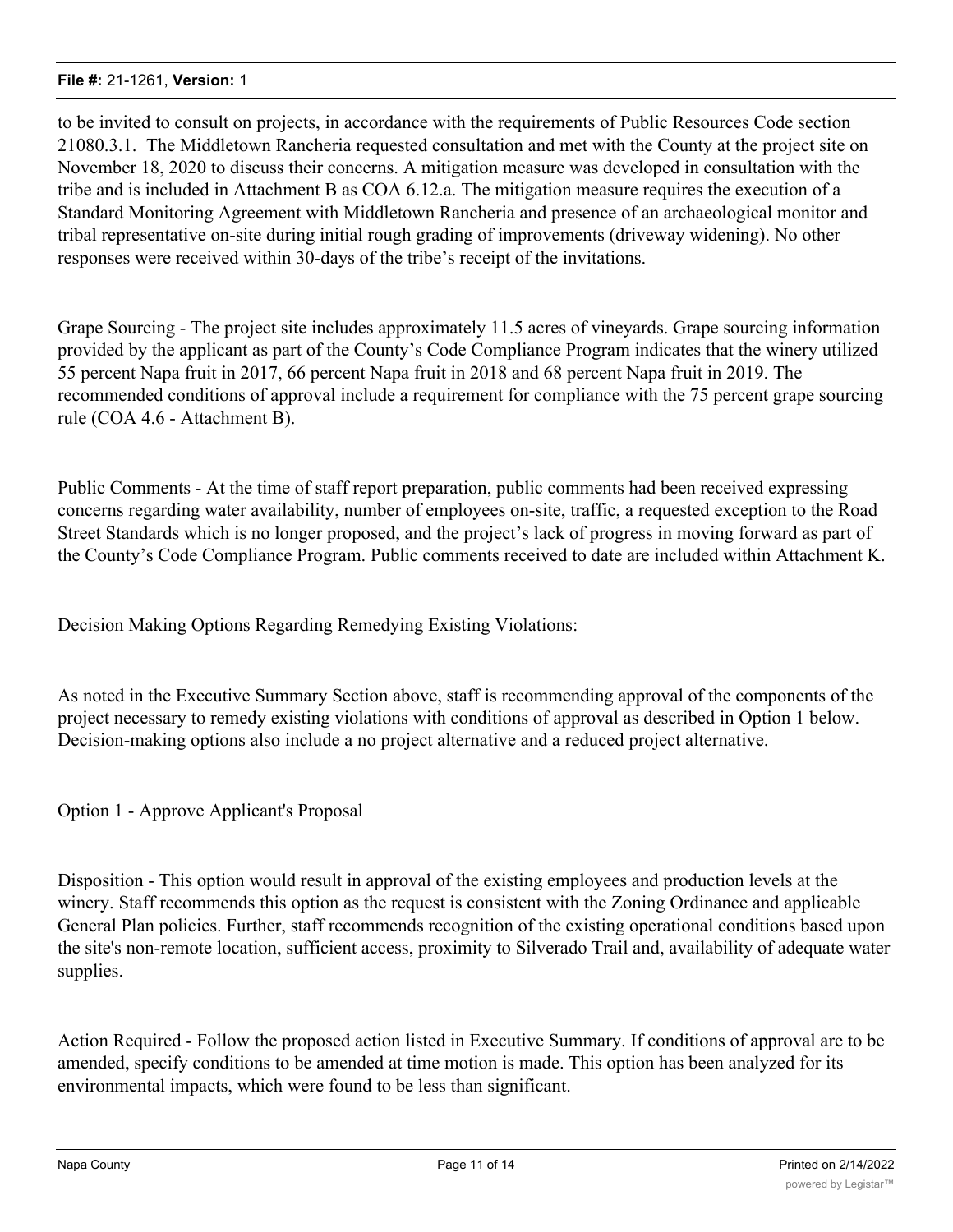Option 2 - Reduced Employee and/or Production Alternative

Disposition - This option would require that the applicant reduce their number of maximum existing employees and/or production. Staff recommends no changes to the existing employee and production levels. However, as noted above, the winery failed to comply with the County's 75 percent grape sourcing rule in 2017, 2018, and 2019. If the Commission is concerned about the winery's ability to comply with the 75 percent grape sourcing rule at its existing production level of 70,000 gallons per year, a lower maximum annual production amount could be considered for recognition. All potential environmental impacts were found to be less than significant.

Action Required - Follow proposed actions listed in the Executive Summary and amend scope and project specific conditions of approval to reduce the number of existing employees and/or production level and required conditions of approval. The item may need to be continued to a future date if significant revisions to the recommended conditions of approval are desired.

Option 3 - Deny Applicant's Proposal

Disposition - In the event the Commission determines that the project does not, or cannot meet the required findings for the granting of a Use Permit modification, Commissioners should identify what aspect or aspects of the project are in conflict with the required findings. State Law requires the Commission to adopt findings, based on the General Plan and County Code, setting forth why the proposed Use Permit modification is not being approved.

Action Required - Commission would take tentative motion to deny the project and remand the matter to staff for preparation of required findings to return to the Commission on a specific date.

Option 4 - Continuance Option

The Commission may continue an item to a future hearing date at its own discretion.

Decision Making Options Regarding Expansions Beyond Existing Entitlements:

Staff recommends approval of the applicant's proposal as described in Option 1 below.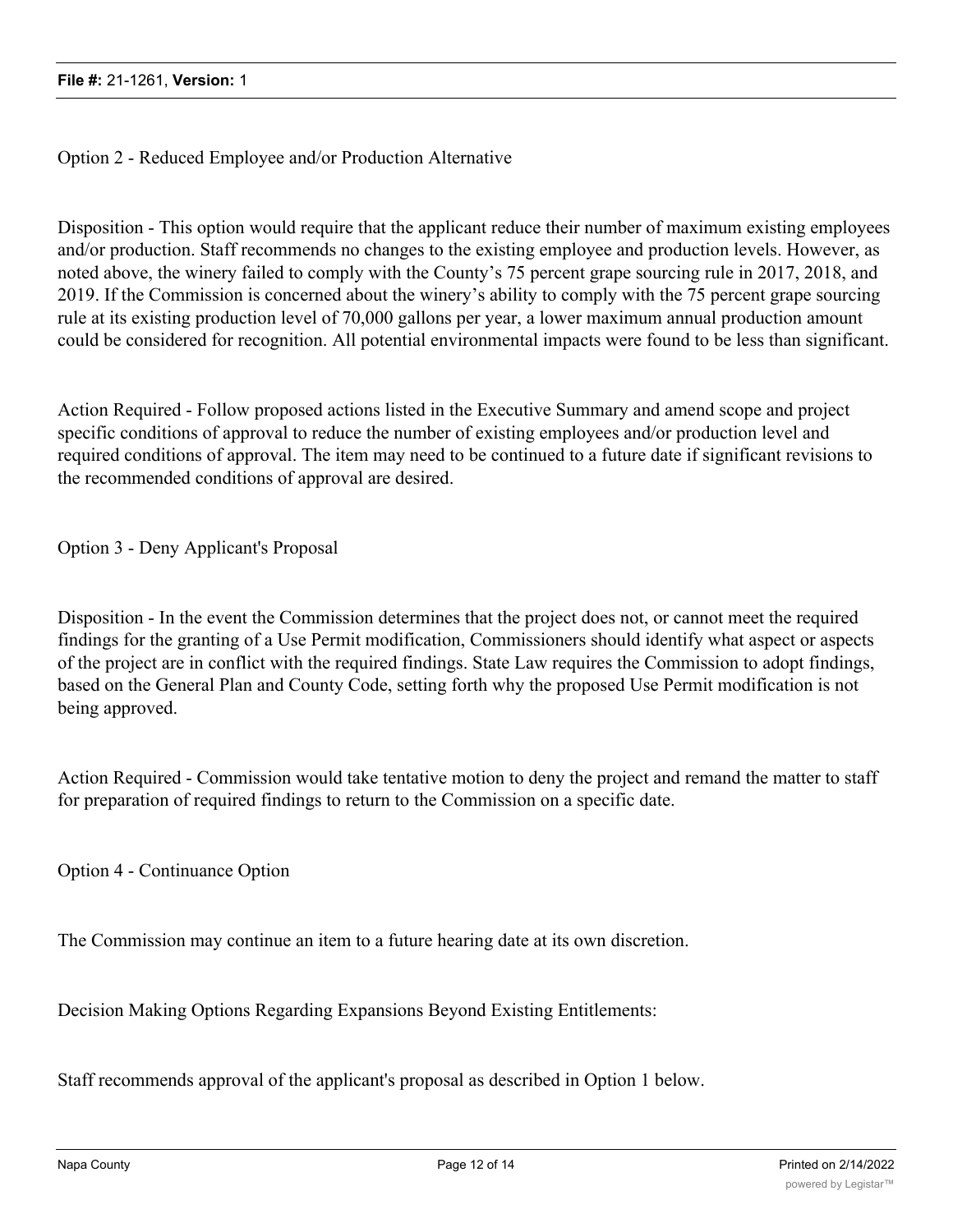Option 1 - Approve Applicant's Proposal

Disposition - This option would result in approval of the expansions beyond the existing entitlements which are requested including a slight decrease in visitors, a minor increase in the number of annual marketing event guests, additional parking spaces, and installation of a dedicated right-turn lane at the intersection of the project's driveway and Silverado Trail.

Staff recommends this option as many of the changes requested such as the modified marketing program are operational modifications to support the future growth of the winery and would not result in significant physical changes at the subject site. The additional marketing program changes do not represent a significant change beyond the existing conditions.

Action Required - Follow the proposed action listed in Executive Summary. If conditions of approval are to be amended, specify conditions to be amended at time motion is made. This option has been analyzed for its environmental impacts, which were found to be less than significant.

Option 2 - Reduced Marketing Program Alternative

Disposition - This option would require that the applicant reduce their proposed maximum marketing event numbers and/or the number of marketing events. As noted above, the proposed marketing program requested is below the average and median calculations of similar production capacity by appointment wineries. However, the requested modifications represent a minor change to the existing marketing program. Visitation is requested to actually slightly decrease to a maximum of 133 visitors per week. All potential environmental impacts were found to be less than significant.

Action Required - Follow proposed actions listed in the Executive Summary and amend scope and project specific conditions of approval to reduce the number of proposed marketing program events and required conditions of approval. The item may need to be continued to a future date if significant revisions to the recommended conditions of approval are desired.

Option 3 - Deny Proposed Project

Disposition - In the event the Commission determines that the project does not, or cannot meet the required findings for the granting of a Use Permit modification, Commissioners should identify what aspect or aspects of the project are in conflict with the required findings. State Law requires the Commission to adopt findings, based on the General Plan and County Code, setting forth why the proposed Use Permit modification is not